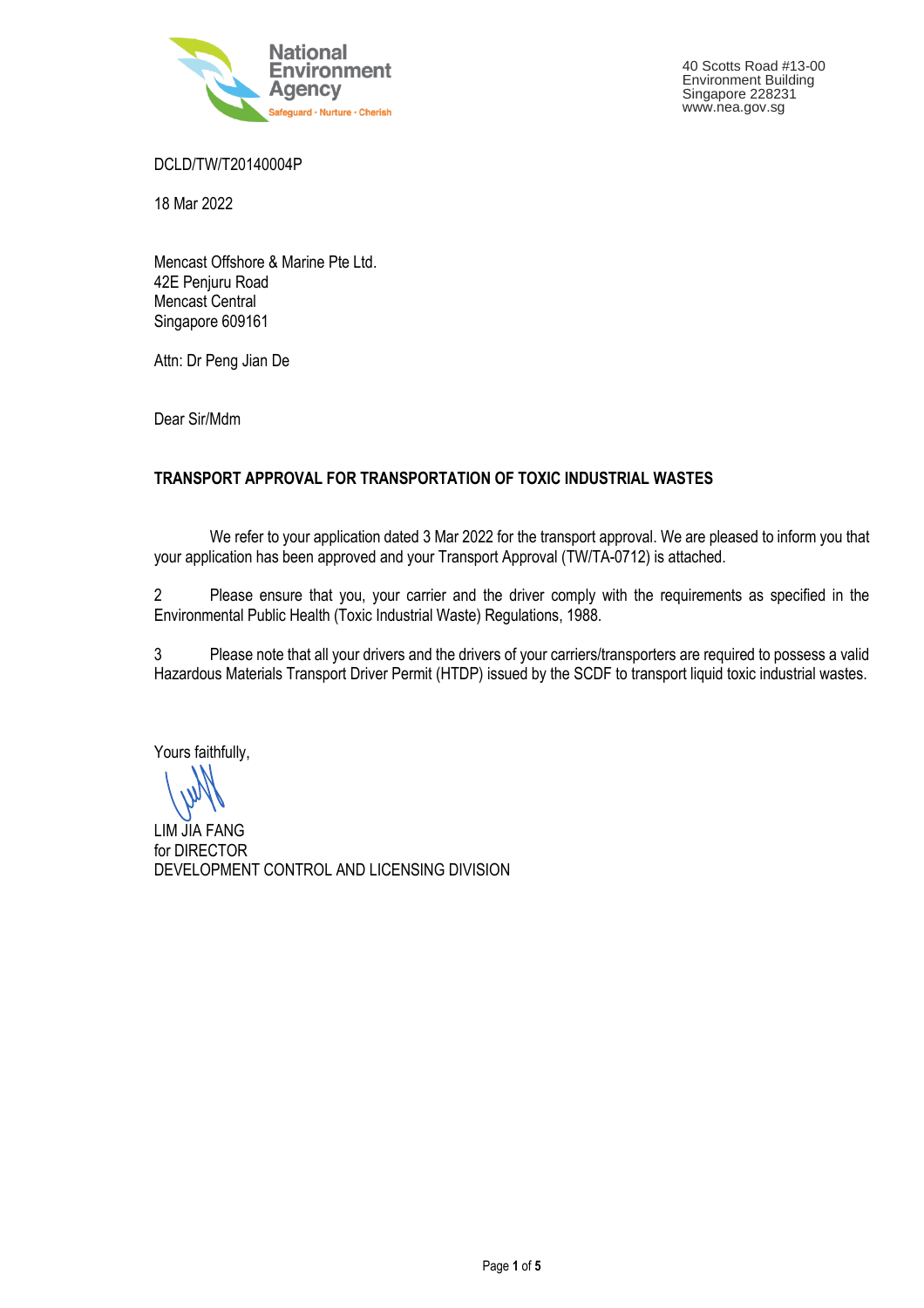

## **TRANSPORT APPROVAL FOR TRANSPORTATION OF TOXIC INDUSTRIAL WASTE**

The Environmental Public Health (Toxic Industrial Waste) Regulations 1988

| Transport Approval No.                                              | <b>TW/TA-0712</b>                                                                                              |  |  |
|---------------------------------------------------------------------|----------------------------------------------------------------------------------------------------------------|--|--|
| Date of Expiry                                                      | 31 Mar 2023                                                                                                    |  |  |
| Permitted Transportation Hours                                      | 0700-1900 hours within Jurong Industrial Estate, Tuas Industrial Estate<br>& Jurong Island (Monday - Saturday) |  |  |
|                                                                     | 0900-1700 hours for other areas (Monday - Saturday)                                                            |  |  |
| Transportation of TIW is not allowed on Sundays and Public Holidays |                                                                                                                |  |  |

## **APPROVED HOLDER**

| Name of Company             | <b>Mencast Offshore &amp; Marine Pte Ltd</b> |  |  |  |
|-----------------------------|----------------------------------------------|--|--|--|
| TIW Collector's Licence No. | T20140004P                                   |  |  |  |
| Registered Address          | 42E Penjuru Road                             |  |  |  |
| Site Address                | Singapore 609161                             |  |  |  |

## **TYPE OF TOXIC INDUSTRIAL WASTE AND PERMITTED TO TRANSPORT**

| 0 INDOO I INAL 11A0 I LAND I LI                    | <b>Physical</b> | <b>Means of Packing/Tank</b> | Capacity                  | <b>Tank Expiry</b> |
|----------------------------------------------------|-----------------|------------------------------|---------------------------|--------------------|
| <b>Types of Waste</b>                              | <b>State</b>    | Serial No.                   | (litre)                   | <b>Date</b>        |
| 1.<br>Sulphuric acid                               | Liquid          | Drum (item 9 & 10 only)      | 200                       | <b>NA</b>          |
| 2.<br>Nitric acid                                  |                 | <b>IBC</b>                   |                           |                    |
| 3.<br>Hydrochloric acid                            |                 | 1.<br>QPI032/5000/1957/001   | 1,000<br>1.               | 3-Mar-24<br>Ι1.    |
| 4.<br>Phosphoric acid                              |                 | 2.<br>QPI032/5000/1957/002   | $\overline{2}$ .<br>1,000 | 2.<br>3-Mar-24     |
| 5.<br>Spent Calcium Hydroxide                      |                 | 3.<br>QPI032/5000/1957/003   | 3.<br>1,000               | 3.<br>3-Mar-24     |
| Spent potassium hydroxide (KOH)<br>6.              |                 | 4.<br>QPI032/5000/1957/004   | 1,000<br>4.               | 4.<br>3-Mar-24     |
| 7.<br>Spent sodium hydroxide (NaOH)                |                 | 5.<br>QPI032/5000/1957/005   | 5.<br>1,000               | 5.<br>3-Mar-24     |
| 8.<br>Oily water from cleaning inland storage tank |                 | 6.<br>QPI032/5000/1957/006   | 6.<br>1,000               | 6.<br>3-Mar-24     |
| 9.<br>Oily water from oil interceptors             |                 | 7.<br>QPI032/5000/1957/007   | 1,000<br>7.               | 7.<br>3-Mar-24     |
| 10. Spent oil water emulsion                       |                 | 8.<br>QPI032/5000/1957/008   | 8.<br>1,000               | 8.<br>3-Mar-24     |
|                                                    |                 | 9.<br>QPI032/5000/1957/009   | 9.<br>1,000               | 9.<br>3-Mar-24     |
|                                                    |                 | 10.<br>QPI032/5000/1957/010  | 10.1,000                  | 10. 3-Mar-24       |
|                                                    |                 | 11.<br>QPI032/5000/1957/011  | 11.1,000                  | 11. 3-Mar-24       |
|                                                    |                 | 12. QPI032/5000/1957/012     | 12.1,000                  | 12. 3-Mar-24       |
|                                                    |                 | 13. QPI032/5000/1957/013     | 13.1,000                  | 13. 3-Mar-24       |
|                                                    |                 | 14. QPI032/5000/1957/014     | 14.1,000                  | 14. 3-Mar-24       |
|                                                    |                 | QPI032/5000/1957/015<br>15.  | 15.1,000                  | 15. 3-Mar-24       |
|                                                    |                 | 16. QPI032/5000/1957/016     | 16. 1,000                 | 16. 3-Mar-24       |
|                                                    |                 | 17. QPI032/5000/1957/017     | 17.1,000                  | 17. 3-Mar-24       |
|                                                    |                 | 18. QPI032/5000/1957/018     | 18.1,000                  | 18. 3-Mar-24       |
|                                                    |                 | 19. QPI032/5000/1957/019     | 19.1,000                  | 19. 3-Mar-24       |
|                                                    |                 | 20.<br>QPI032/5000/1957/020  | 20.1,000                  | 20. 3-Mar-24       |
|                                                    |                 | 21.<br>QPI032/5000/1957/021  | 21.1,000                  | 21. 3-Mar-24       |
|                                                    |                 | 22. QPI032/5000/1957/022     | 22. 1,000                 | 22. 3-Mar-24       |
|                                                    |                 | 23.<br>QPI032/5000/1957/023  | 23. 1,000                 | 23. 3-Mar-24       |
|                                                    |                 | 24. QPI032/5000/1957/024     | 24. 1,000                 | 24. 3-Mar-24       |
|                                                    |                 | 25.<br>QPI032/5000/1957/025  | 25. 1,000                 | 25. 3-Mar-24       |
|                                                    |                 | 26.<br>QPI032/5000/1957/026  | 26. 1,000                 | 26. 3-Mar-24       |
|                                                    |                 | 27.<br>QPI032/5000/1957/027  | 27.1,000                  | 27. 3-Mar-24       |
|                                                    |                 | 28.<br>QPI032/5000/1957/028  | 28. 1,000                 | 28. 3-Mar-24       |
|                                                    |                 | 29.<br>QPI032/5000/1957/029  | 29. 1,000                 | 29. 3-Mar-24       |
|                                                    |                 | 30. QPI032/5000/1957/030     | 30.1,000                  | 30. 3-Mar-24       |
|                                                    |                 | Vacuum Tank                  |                           |                    |
|                                                    |                 | EU13-019                     | 12,000<br>1.              | 31-Mar-24<br>M.    |
|                                                    |                 | EU13-017<br>2.               | 2.<br>3.<br>12,000        | 2.<br>27-Apr-24    |
|                                                    |                 | 3.<br>SP07-04-0002           | 13,000                    | β.<br>6-Feb-25     |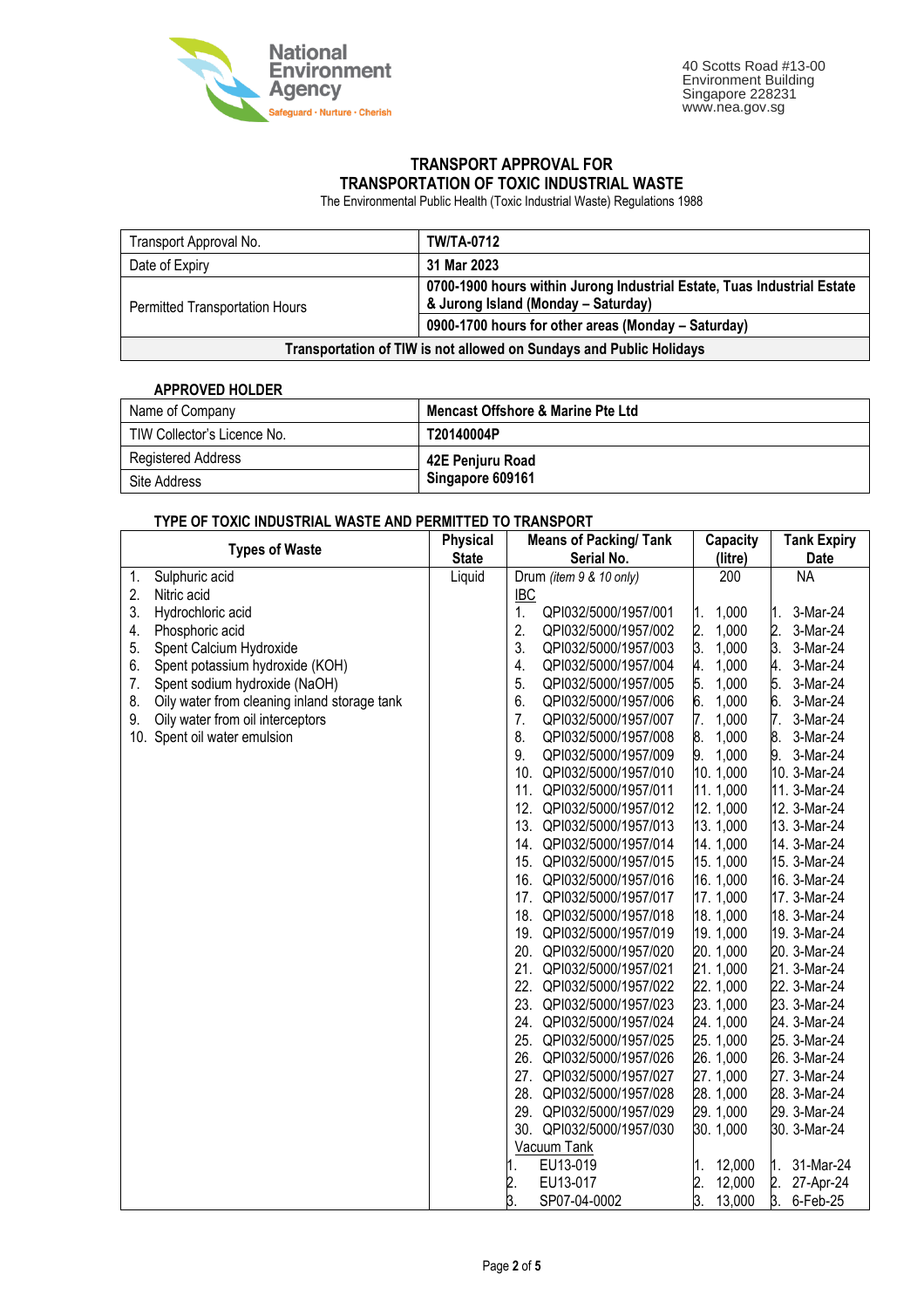

| <b>Types of Waste</b> | <b>Physical</b> | <b>Means of Packing/ Tank</b> | Capacity                 | <b>Tank Expiry</b> |
|-----------------------|-----------------|-------------------------------|--------------------------|--------------------|
|                       | <b>State</b>    | Serial No.                    | (litre)                  | Date               |
|                       |                 | ZP 120062<br>4.               | 4.<br>13,000             | 9-Feb-24<br>4.     |
|                       |                 | 5.<br>ZP 130077               | 13,000                   | 5.<br>1-Mar-24     |
|                       |                 | 6.<br>7.<br>SP07-12-0002      | 5.<br>6.<br>7.<br>10,500 | 6.<br>3-Feb-24     |
|                       |                 | ZP 130078                     | 13,000                   | 7.<br>18-Mar-24    |
|                       |                 | 8.<br>ZP 130079               | 8.<br>13,000             | 8.<br>2-Mar-24     |
|                       |                 | 9.<br>ZP 130213               | 9.<br>13,000             | 9.<br>5-Apr-24     |
|                       |                 | 10.<br>ZP 130080              | 10. 13,000               | 10. 23-Mar-24      |
|                       |                 | 11.<br>EU14-010               | 11. 12,000               | 11. 9-Mar-24       |
|                       |                 | 12.<br>07-2014                | 12. 12,000               | 12. 3-Feb-24       |
|                       |                 | 13.<br>EU14-014               | 13. 12,000               | 13. 3-Mar-24       |
|                       |                 | 14.<br>ZP190023               | 14.20,000                | 14. 11-Jun-22      |
|                       |                 | 15.<br>ZP190024               | 15.20,000                | 15. 31-Aug-22      |
|                       |                 | 16.<br>00765 KOK              | 16. 14,000               | 16. 15-May-24      |
|                       |                 | 17.<br>SP12-10-0005           | 17.7,000                 | 17. 28-Jan-24      |
|                       |                 | 18.<br>ZP 130303              | 18.7,000                 | 18. 19-Jan-24      |
|                       |                 | ZP 130304<br>19.              | 19.7,000                 | 19. 17-Jan-25      |
|                       |                 | <b>ISO Tanker</b>             |                          |                    |
|                       |                 | ADRU 180202-4<br>1.           | 21,980<br>1.             | 31-Oct-22<br>1.    |
|                       |                 | 2.<br>ADRU 180203-0           | 2.<br>21,890             | 2.<br>31-Oct-22    |
|                       |                 | 3.<br>ADRU 180204-5           | 3.<br>21,900             | 3.<br>31-Oct-22    |
|                       |                 | ADRU 180205-0                 | 4.<br>21,900             | 4.<br>31-Oct-22    |
|                       |                 | 4.<br>5.<br>ADRU 180206-6     | 5.<br>21,890             | 5.<br>31-Oct-22    |
|                       |                 | 6.<br>CRXU 863368-3           | 6.<br>24,050             | 6.<br>31-Mar-23    |
|                       |                 | 7.<br>CRXU 870016-4           | 7.<br>24,000             | 7.<br>31-Oct-22    |
|                       |                 | 8.<br>GCSU 850437-5           | 8.<br>24,002             | 8.<br>30-Sep-23    |
|                       |                 | 9.<br>GCSU 851046-5           | 23,992<br>9.             | 9.<br>31-Jan-24    |
|                       |                 | 10.<br>JDBU 202107-0          | 25,225<br>10.            | 10. 31-Jan-24      |
|                       |                 | JDBU 202110-5<br>11.          | 25,079<br>11.            | 11. 31-Dec-23      |
|                       |                 | 12.<br>JDBU 202111-0          | 12. 24,098               | 12. 31-Dec-23      |
|                       |                 | 13.<br>JDBU 202113-1          | 13. 24,907               | 13. 31-Jan-24      |
|                       |                 | 14.<br>JDBU 202115-2          | 14. 23,980               | 14. 31-Jan-24      |
|                       |                 | 15.<br>JDBU 202118-9          | 15. 24,050               | 15. 31-Jan-24      |
|                       |                 | 16.<br>JDBU 202119-4          | 16. 24,050               | 16. 31-Jan-24      |
|                       |                 | 17.<br>JDBU 436989-3          | 17. 25,095               | 17. 30-Sep-23      |
|                       |                 | 18.<br>JDBU 436990-7          | 18. 24,840               | 18. 30-Sep-23      |
|                       |                 | 19.<br>JDBU 436991-2          | 19. 26,150               | 19. 30-Sep-23      |
|                       |                 | 20.<br>JDBU 436993-3          | 20. 25,860               | 20. 30-Sep-23      |
|                       |                 | 21.<br>JDBU 436994-9          | 21. 24,910               | 21. 30-Sep-23      |
|                       |                 | 22.<br>JDBU 436995-4          | 22. 24,940               | 22. 30-Sep-23      |
|                       |                 | 23.<br>JDBU 436997-5          | 23. 24,000               | 23. 31-Oct-23      |
|                       |                 | 24.<br>JDBU 436998-0          | 24. 25,000               | 24. 31-Oct-23      |
|                       |                 | 25.<br>MOMU 000001-5          | 25. 24,083               | 25. 30-Apr-22      |
|                       |                 | 26.<br>MOMU 000002-0          | 26. 24,000               | 26. 30-Apr-22      |
|                       |                 | 27.<br>MOMU 000003-6          | 27. 25,000               | 27. 30-Apr-22      |
|                       |                 | 28.<br>MOMU 000004-1          | 28. 25,810               | 28. 30-Apr-22      |
|                       |                 | 29.<br>MOMU 000005-7          | 29. 24,020               | 29. 30-Apr-22      |
|                       |                 | 30.<br>MOMU 000007-8          | 30. 24,050               | 30. 28-Feb-27      |
|                       |                 | 31.<br>MOMU 000009-9          | 31. 24,040               | 31. 28-Feb-27      |
|                       |                 | 32.<br>MOMU 000010-2          | 32. 24,020               | 32. 31-Jul-22      |
|                       |                 | 33.<br>MOMU 000011-8          | 33. 24,000               | 33. 31-Oct-22      |
|                       |                 | 34.<br>MOMU 000012-3          | 34. 23,990               | 34. 31-Oct-22      |
|                       |                 | 35.<br>MOMU 000013-9          | 35. 23,980               | 35. 31-Oct-22      |
|                       |                 | 36.<br>MOMU 000014-4          | 36. 23,990               | 36. 29-Feb-24      |
|                       |                 | 37.<br>MOMU 000015-0          | 37. 24,000               | 37. 29-Feb-24      |
|                       |                 | 38.<br>MOMU 000016-5          | 38. 24,000               | 38. 29-Feb-24      |
|                       |                 | MOMU 000017-0<br>39.          | 39. 24,000               | 39. 31-Mar-24      |
|                       |                 | 40.<br>MOMU 000018-6          | 40. 24,000               | 40. 29-Feb-24      |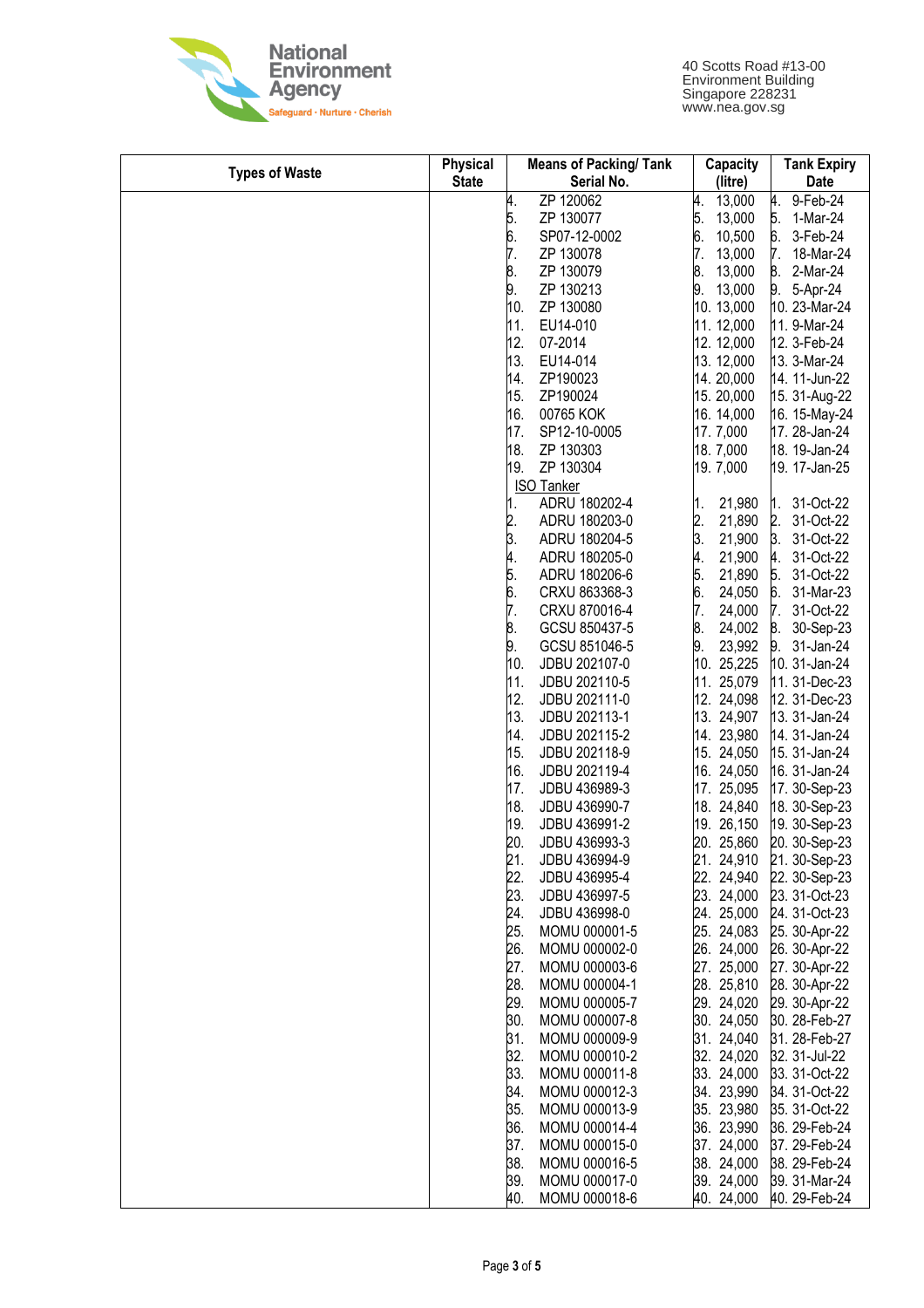

| <b>Types of Waste</b>                                   | <b>Physical</b> | <b>Means of Packing/ Tank</b>    | Capacity          | <b>Tank Expiry</b> |
|---------------------------------------------------------|-----------------|----------------------------------|-------------------|--------------------|
|                                                         | <b>State</b>    | Serial No.                       | (litre)           | Date               |
|                                                         |                 | 41.<br>MOMU 000019-1             | 41. 24,060        | 41. 31-May-24      |
|                                                         |                 | 42.<br>MOMU 000020-5             | 42. 24,054        | 42. 31-May-24      |
|                                                         |                 | 43.<br>MOMU 000021-0             | 43. 23,990        | 43. 30-Jun-24      |
|                                                         |                 | 44.<br>MOMU 000022-6             | 44. 24,010        | 44. 30-Jun-24      |
|                                                         |                 | 45.<br>MOMU 000023-1             | 45. 24,020        | 45. 30-Jun-24      |
|                                                         |                 | 46.<br>MOMU 000024-7             | 46. 24,020        | 46. 30-Jun-24      |
|                                                         |                 | 47.<br>MOMU 000025-2             | 47. 24,030        | 47. 30-Jun-24      |
|                                                         |                 | 48.<br>MOMU 000026-8             | 48. 23,990        | 48. 30-Jun-24      |
|                                                         |                 | 49.<br>MOMU 000027-3             | 49. 24,010        | 49. 30-Jun-24      |
|                                                         |                 | 50.<br>MOMU 000028-9             | 50. 24,020        | 50. 30-Jun-24      |
|                                                         |                 | 51.<br>MOMU 000029-4             | 51. 24,040        | 51. 30-Jun-24      |
|                                                         |                 | 52.<br>TADU 200100-6             | 52. 26,027        | 52. 30-Apr-24      |
|                                                         |                 | 53.<br>TADU 200102-7             | 53. 24,093        | 53. 30-Apr-24      |
|                                                         |                 | 54.<br>TADU 200103-2             | 54. 24,093        | 54. 30-Sep-23      |
|                                                         |                 | 55.<br>TADU 240114-7             | 55. 24,049        | 55. 30-Sep-23      |
|                                                         |                 | 56.<br>TAHU 908213-3             | 56. 24,998        | 56. 30-Apr-22      |
|                                                         |                 | 57.<br>TFTU 800225-5             | 25,060<br>57.     | 57. 31-Aug-23      |
|                                                         |                 | 58.<br>TFTU 875458-7             | 58. 24,070        | 58. 31-Aug-23      |
|                                                         |                 | 59.<br>TFTU 875878-8             | 59. 25,090        | 59. 31-Jan-24      |
|                                                         |                 | 60.<br>TFTU 875906-4             | 60. 25,110        | 60. 30-Sep-23      |
|                                                         |                 | 61.<br>TFTU 911150-1             | 61. 24,880        | 61. 30-Apr-22      |
|                                                         |                 | 62.<br>VETU 200101-1             | 62. 24,093        | 62. 31-May-23      |
|                                                         |                 | 63.<br>VETU 800006-3             | 63. 24,000        | 63. 30-Sep-23      |
|                                                         |                 | 64.<br>VETU 800200-1             | 64. 24,000        | 64. 30-Apr-24      |
|                                                         |                 | 65.<br>VETU 800200-2             | 65. 24,000        | 65. 31-Mar-23      |
|                                                         |                 | 66.<br>VETU 800200-3             | 66. 24,000        | 66. 31-May-22      |
|                                                         |                 | 67.<br>VETU 800200-4             | 67. 23,850        | 67. 31-Jan-24      |
|                                                         |                 | 68.<br>VETU 800200-5             | 68. 24,000        | 68. 29-Feb-24      |
|                                                         |                 | 69.<br>VETU 800200-6             | 69. 24,000        | 69. 29-Feb-24      |
| Plating effluents and residues containing<br>11.        | Liquid          | Drum<br><b>IBC</b>               | 200               | <b>NA</b>          |
| copper<br>12. Plating effluents and residues containing |                 | QPI032/5000/1957/001             | 1,000             | 3-Mar-24<br>1.     |
| nickel                                                  |                 | 1.<br>2.<br>QPI032/5000/1957/002 | 1.<br>2.<br>1,000 | 2.<br>3-Mar-24     |
| Plating effluents and residues containing tin<br>13.    |                 | 3.<br>QPI032/5000/1957/003       | 3.<br>1,000       | β.<br>3-Mar-24     |
| Plating effluents and residues containing<br>14.        |                 | 4.<br>QPI032/5000/1957/004       | 4.<br>1,000       | 4.<br>3-Mar-24     |
| chromium                                                |                 | 5.<br>QPI032/5000/1957/005       | 5.<br>1,000       | Б.<br>3-Mar-24     |
| Plating effluents and residues containing silver<br>15. |                 | 6.<br>QPI032/5000/1957/006       | 6.<br>1,000       | 3-Mar-24<br>6.     |
|                                                         |                 | 7.<br>QPI032/5000/1957/007       | 7.<br>1,000       | 7.<br>3-Mar-24     |
|                                                         |                 | 8.<br>QPI032/5000/1957/008       | 8.<br>1,000       | 3-Mar-24<br>8.     |
|                                                         |                 | 9.<br>QPI032/5000/1957/009       | 9.<br>1,000       | 3-Mar-24<br>9.     |
|                                                         |                 | 10.<br>QPI032/5000/1957/010      | 10.1,000          | 10. 3-Mar-24       |
|                                                         |                 | QPI032/5000/1957/011<br>11.      | 11. 1,000         | 11. 3-Mar-24       |
|                                                         |                 | 12.<br>QPI032/5000/1957/012      | 12. 1,000         | 12. 3-Mar-24       |
|                                                         |                 | 13.<br>QPI032/5000/1957/013      | 13.1,000          | 13. 3-Mar-24       |
|                                                         |                 | 14.<br>QPI032/5000/1957/014      | 14.1,000          | 14. 3-Mar-24       |
|                                                         |                 | 15.<br>QPI032/5000/1957/015      | 15. 1,000         | 15. 3-Mar-24       |
|                                                         |                 | 16.<br>QPI032/5000/1957/016      | 16. 1,000         | 16. 3-Mar-24       |
|                                                         |                 | 17.<br>QPI032/5000/1957/017      | 17.1,000          | 17. 3-Mar-24       |
|                                                         |                 | 18.<br>QPI032/5000/1957/018      | 18.1,000          | 18. 3-Mar-24       |
|                                                         |                 | 19.<br>QPI032/5000/1957/019      | 19.1,000          | 19. 3-Mar-24       |
|                                                         |                 | 20.<br>QPI032/5000/1957/020      | 20.1,000          | 20. 3-Mar-24       |
|                                                         |                 | 21.<br>QPI032/5000/1957/021      | 21. 1,000         | 21. 3-Mar-24       |
|                                                         |                 | 22.<br>QPI032/5000/1957/022      | 22. 1,000         | 22. 3-Mar-24       |
|                                                         |                 | 23.<br>QPI032/5000/1957/023      | 23. 1,000         | 23. 3-Mar-24       |
|                                                         |                 | 24.<br>QPI032/5000/1957/024      | 24. 1,000         | 24. 3-Mar-24       |
|                                                         |                 | 25.<br>QPI032/5000/1957/025      | 25. 1,000         | 25. 3-Mar-24       |
|                                                         |                 | 26.<br>QPI032/5000/1957/026      | 26. 1,000         | 26. 3-Mar-24       |